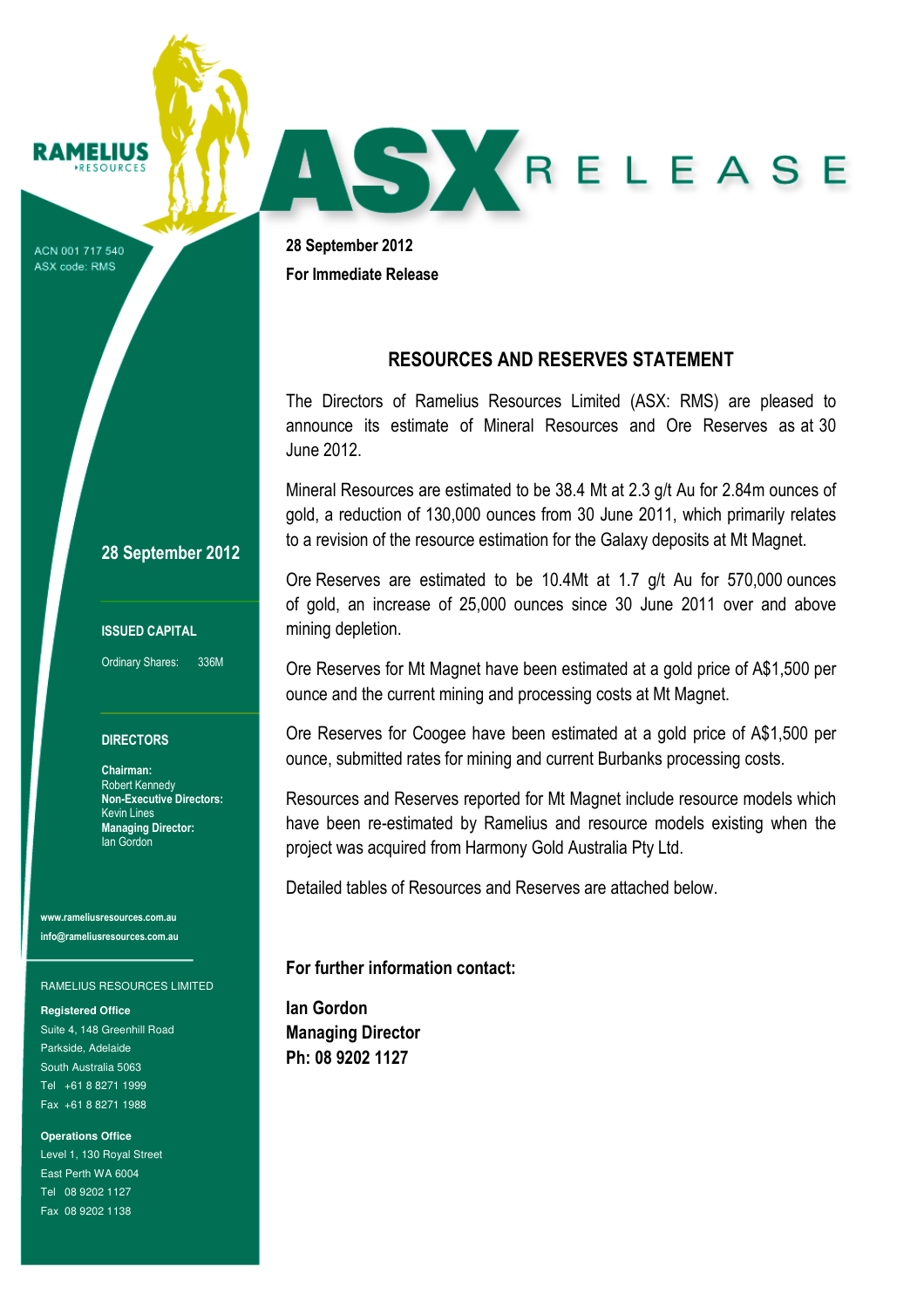| <b>MINERAL RESOURCES AS AT 30 JUNE 2012 - INCLUSIVE OF RESERVES</b> |               |     |           |               |     |           |          |     |           |                       |     |           |
|---------------------------------------------------------------------|---------------|-----|-----------|---------------|-----|-----------|----------|-----|-----------|-----------------------|-----|-----------|
|                                                                     | Measured      |     |           | Indicated     |     |           | Inferred |     |           | <b>Total Resource</b> |     |           |
| Deposit                                                             | <b>Tonnes</b> | Au  | Au        | <b>Tonnes</b> | Au  | Au        | Tonnes   | Au  | Au        | Tonnes                | Au  | Au        |
|                                                                     | (′000s)       | g/t | <b>Oz</b> | (000s)        | g/t | <b>Oz</b> | (000s)   | g/t | <b>Oz</b> | (000s)                | g/t | Oz        |
|                                                                     |               |     |           |               |     |           |          |     |           |                       |     |           |
| Galaxy                                                              | 1,838         | 1.7 | 103,000   | 8,494         | 1.9 | 531,000   | 5,508    | 1.3 | 230,000   | 15,840                | 1.7 | 864,000   |
| Morning Star                                                        |               |     |           | 3,736         | 2.0 | 240,000   | 4,179    | 2.2 | 299,000   | 7,915                 | 2.1 | 539,000   |
| Hill 50 Deeps                                                       | 279           | 5.5 | 49,000    | 932           | 7.0 | 209,000   | 396      | 6.4 | 81,000    | 1,607                 | 6.6 | 340,000   |
| <b>Morning Star Deeps</b>                                           | 75            | 6.5 | 16,000    | 860           | 4.9 | 135,000   | 1.763    | 4.1 | 234,000   | 2,697                 | 4.4 | 385,000   |
| Mt Magnet Satellite<br>Deposits                                     | 1,282         | 2.5 | 101.000   | 3,227         | 2.3 | 237,000   | 2,989    | 2.2 | 212,000   | 7,497                 | 2.3 | 549,000   |
| <b>Western Queen Deposits</b>                                       |               |     |           | 475           | 2.9 | 45,000    | 514      | 2.2 | 36,000    | 990                   | 2.6 | 82,000    |
| Mt Magnet Stockpiles                                                | 412           | 1.0 | 13,000    | 1,164         | 0.8 | 30,000    | 100      | 1.2 | 4,000     | 1,676                 | 0.9 | 47,000    |
|                                                                     |               |     |           |               |     |           |          |     |           |                       |     |           |
| <b>MT MAGNET TOTAL</b>                                              | 3,886         | 2.3 | 282,000   | 18,887        | 2.3 | 1,427,000 | 15,450   | 2.2 | 1,096,000 | 38,223                | 2.3 | 2,806,000 |
| Coogee Deposit                                                      |               |     |           | 165           | 4.6 | 24,000    | 59       | 3.0 | 6,000     | 224                   | 4.1 | 30,000    |
| <b>TOTAL RESOURCES</b>                                              | 3,886         | 2.3 | 282,000   | 19,052        | 2.4 | 1,451,000 | 15,509   | 2.2 | 1,102,000 | 38,447                | 2.3 | 2,836,000 |

## Table 1: Mineral Resources

Note: Differences in totals may occur due to rounding errors

ř.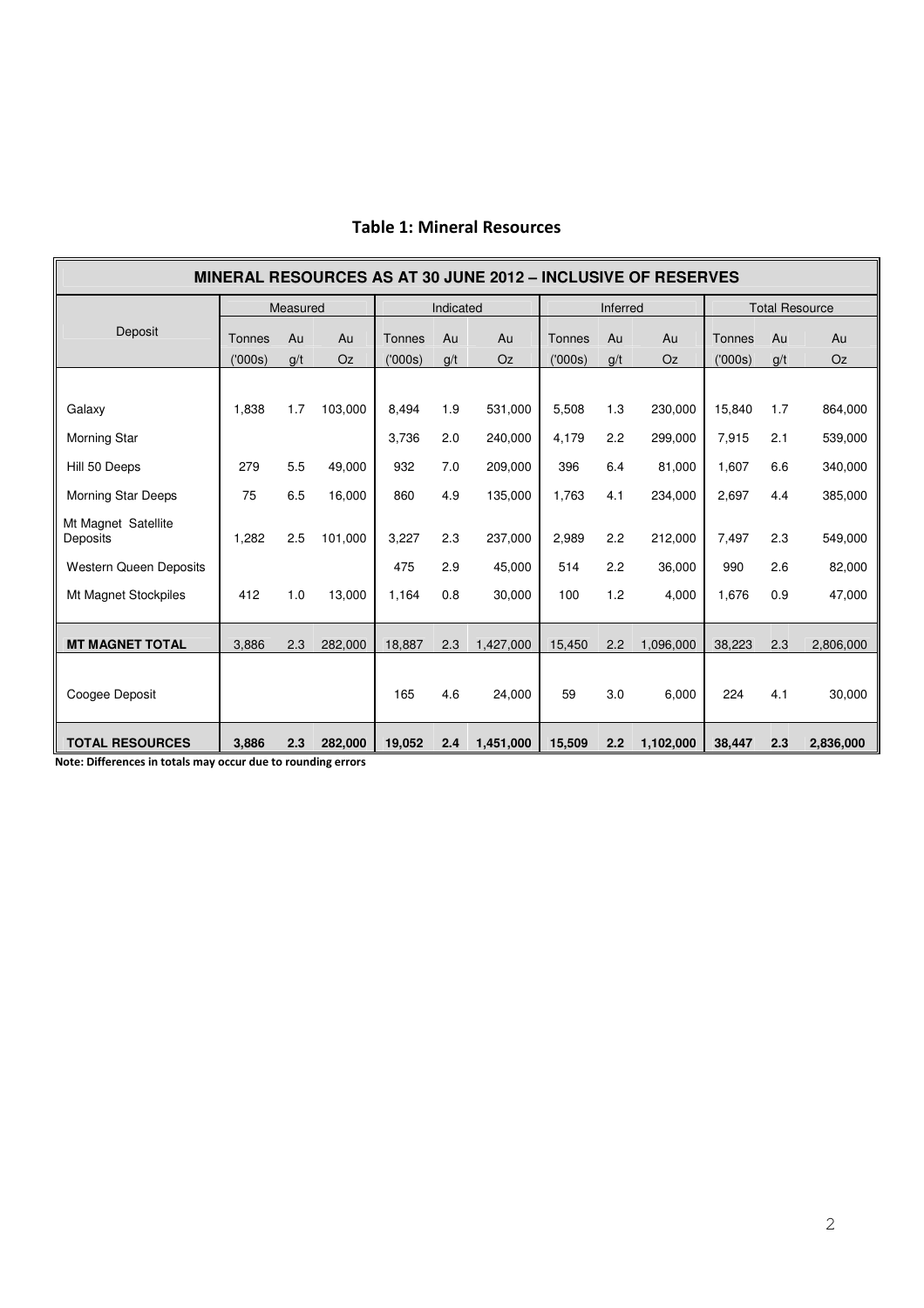| ORE RESERVE STATEMENT AS AT 30 JUNE 2012 |        |        |        |               |          |           |        |                      |         |  |  |
|------------------------------------------|--------|--------|--------|---------------|----------|-----------|--------|----------------------|---------|--|--|
| Pit                                      |        | Proven |        |               | Probable |           |        | <b>Total Reserve</b> |         |  |  |
|                                          | Tonnes | Au     | Au     | <b>Tonnes</b> | Au       | Au        | Tonnes | Au                   | Au      |  |  |
|                                          | (000s) | g/t    | Oz     | (000s)        | g/t      | <b>Oz</b> | (000s) | g/t                  | Oz      |  |  |
| Mt Magnet - Galaxy Pits                  |        |        |        |               |          |           |        |                      |         |  |  |
| Saturn                                   | 743    | 1.8    | 42,000 | 1,100         | 1.4      | 50,000    | 1,843  | 1.6                  | 92,000  |  |  |
| Mars                                     | 171    | 2.1    | 11,000 | 489           | 2.1      | 34,000    | 660    | 2.1                  | 45,000  |  |  |
| Titan                                    | 672    | 1.4    | 30,000 | 188           | 1.2      | 7,000     | 860    | 1.3                  | 37,000  |  |  |
| Perseverance                             |        |        |        | 981           | 2.5      | 79,000    | 981    | 2.5                  | 79,000  |  |  |
| Vegas                                    |        |        |        | 64            | 1.2      | 2,000     | 64     | 1.2                  | 2,000   |  |  |
| Brown Hill                               |        |        |        | 393           | 2.1      | 26,000    | 393    | 2.1                  | 26,000  |  |  |
| <b>Mt Magnet - Stockpiles</b>            | 412    | 1.0    | 13,000 | 1,164         | 0.8      | 30,000    | 1,576  | 0.8                  | 43,000  |  |  |
| <b>Mt Magnet - Morning Star</b>          |        |        |        |               |          |           |        |                      |         |  |  |
| Morning Star Pit                         |        |        |        | 2,133         | 1.8      | 120,000   | 2,133  | 1.8                  | 120,000 |  |  |
| Mt Magnet - Satellite Pits               |        |        |        |               |          |           |        |                      |         |  |  |
| Boomer                                   |        |        |        | 583           | 1.6      | 30,000    | 583    | 1.6                  | 30,000  |  |  |
| Hesperus                                 |        |        |        | 352           | 1.1      | 12,000    | 352    | 1.1                  | 12,000  |  |  |
| Lone Pine                                |        |        |        | 258           | 1.8      | 15,000    | 258    | 1.8                  | 15,000  |  |  |
| O'Meara                                  |        |        |        | 150           | 2.6      | 12,000    | 150    | 2.6                  | 12,000  |  |  |
| <b>Welcome Baxter</b>                    |        |        |        | 191           | 1.1      | 7,000     | 191    | 1.1                  | 7,000   |  |  |
| Golden Stream                            |        |        |        | 90            | 2.9      | 9,000     | 90     | 2.9                  | 9,000   |  |  |
| <b>Western Queen</b>                     |        |        |        |               |          |           |        |                      |         |  |  |
| Western Queen South Pit                  |        |        |        | 182           | 3.9      | 23,000    | 182    | 3.9                  | 23,000  |  |  |
|                                          |        |        |        |               |          |           |        |                      |         |  |  |
| Coogee Pit                               |        |        |        | 109           | 5.1      | 18,000    | 109    | 5.1                  | 18,000  |  |  |
|                                          | 1,997  | 1.5    | 96,000 | 8,427         | 1.7      | 474,000   | 10,424 | 1.7                  | 570,000 |  |  |

### Table 2: Ore Reserves

Note: Differences in totals may occur due to rounding errors

Mineral Resource Notes: Figures are rounded to appropriate significant figures. The Galaxy resource comprises a number of deposits around the historic Hill 50 mine, including Saturn, Mars and Titan - currently in production and depleted to 30 June 2012, also Perseverance, Vegas, Jupiter and Brown Hill. The Galaxy resource model was updated in late August 2012 and intercepts from 4,632 exploration holes are used for ore zone estimation. Since 2009, 424 RC holes and 33 Diamond holes have been drilled by Harmony Gold and Ramelius Resources. 4186 RC grade control holes are also included from recent production areas. New drilling validates geological and grade information from older drillhole data. Mineralisation was domained by geological and grade grouping and geostatistically evaluated. Geologically, Mt Magnet deposits are generally well understood with mineralisation hosted by BIF formations and felsic intrusive bodies in structurally controlled or shear hosted zones. Various